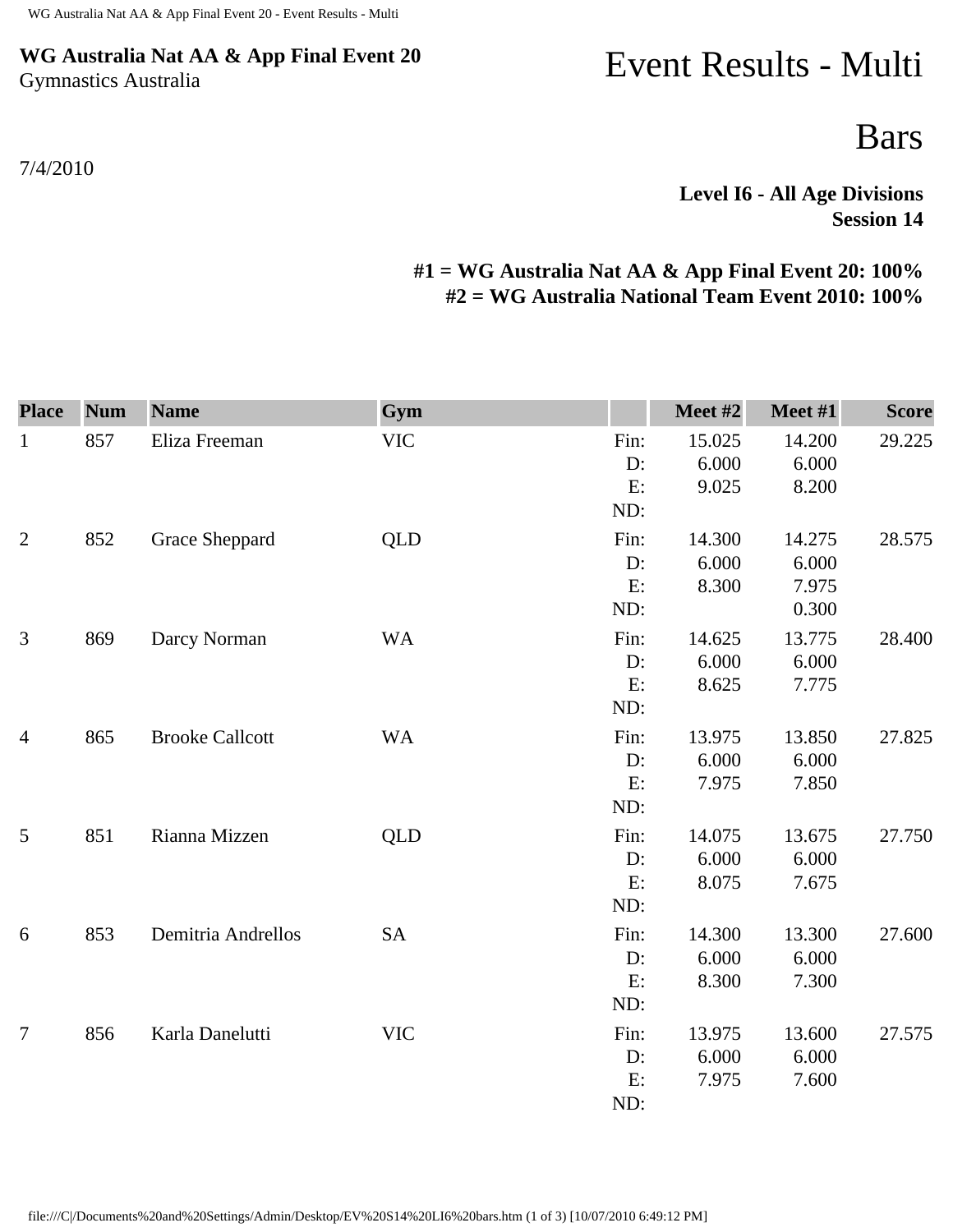WG Australia Nat AA & App Final Event 20 - Event Results - Multi

| $8\phantom{1}$ | 866 | Madeleine Clark-Carlile | <b>WA</b>  | Fin:<br>D:<br>E:<br>ND:    | 13.425<br>6.000<br>7.425 | 14.050<br>6.000<br>8.050 | 27.475 |
|----------------|-----|-------------------------|------------|----------------------------|--------------------------|--------------------------|--------|
| 9              | 854 | Georgia Ruehlemann      | <b>SA</b>  | Fin:<br>$D$ :<br>E:<br>ND: | 13.550<br>6.000<br>7.550 | 13.800<br>6.000<br>7.800 | 27.350 |
| 10             | 844 | <b>Holly Lambert</b>    | <b>NSW</b> | Fin:<br>D:<br>E:<br>ND:    | 13.675<br>6.000<br>7.675 | 13.400<br>6.000<br>7.400 | 27.075 |
| 11             | 846 | Erin Modaro             | <b>NSW</b> | Fin:<br>D:<br>E:<br>ND:    | 14.000<br>6.000<br>8.000 | 12.975<br>6.000<br>6.975 | 26.975 |
| 12T            | 859 | Dania Juricskay         | <b>VIC</b> | Fin:<br>$D$ :<br>E:<br>ND: | 13.700<br>5.400<br>8.300 | 13.050<br>5.400<br>7.650 | 26.750 |
| 12T            | 861 | Lidia Mclean            | <b>VIC</b> | Fin:<br>D:<br>E:<br>ND:    | 14.825<br>6.000<br>8.825 | 11.925<br>6.000<br>5.925 | 26.750 |
| 14             | 868 | Li-Anne Ng              | <b>WA</b>  | Fin:<br>$D$ :<br>E:<br>ND: | 14.150<br>6.000<br>8.150 | 12.550<br>6.000<br>6.550 | 26.700 |
| 15             | 867 | Abigail D'Sylva         | <b>WA</b>  | Fin:<br>D:<br>E:<br>ND:    | 13.475<br>6.000<br>7.475 | 13.025<br>6.000<br>7.025 | 26.500 |
| 16             | 858 | <b>Emily Haskayne</b>   | <b>VIC</b> | Fin:<br>D:<br>E:<br>ND:    | 13.000<br>6.000<br>7.000 | 12.925<br>6.000<br>6.925 | 25.925 |
| 17             | 862 | <b>Scarlett Vizec</b>   | <b>VIC</b> | Fin:<br>D:<br>E:<br>ND:    | 12.750<br>6.000<br>6.750 | 12.675<br>6.000<br>6.675 | 25.425 |
| 18             | 850 | Tuuli Kallinen          | <b>QLD</b> | Fin:<br>D:<br>E:<br>ND:    | 13.200<br>5.400<br>7.800 | 12.200<br>6.000<br>6.200 | 25.400 |